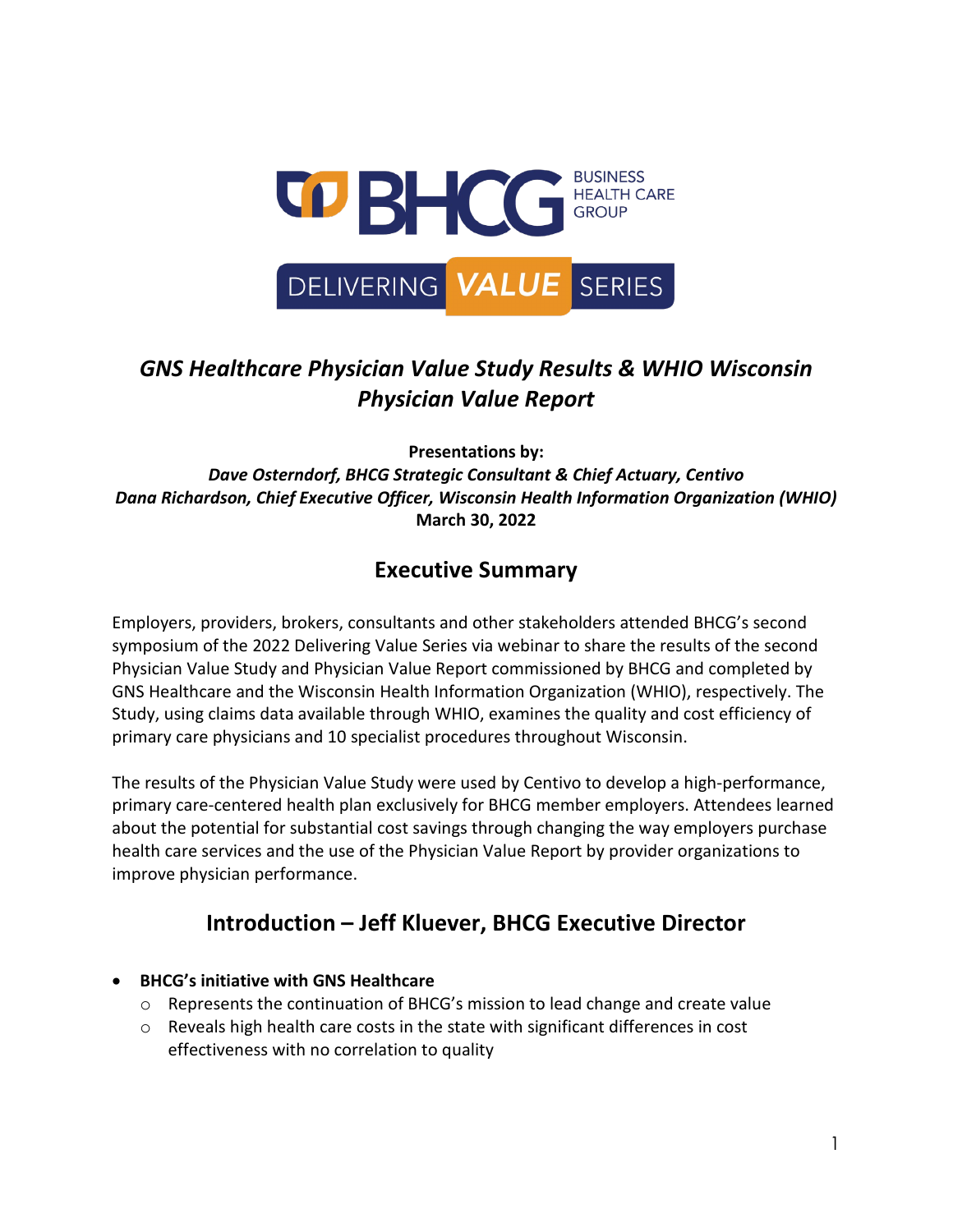## **Dave Osterndorf, BHCG/Centivo**

#### • **Physician Value Study**

- o Unique, robust analytics
- o Highly actionable; changes health plan perspective, not just academic
- o A major investment of time and resources
- **BHCG member employers sought to answer three questions through the Study**
	- $\circ$  Is there enough variation in physician practice to make the Study worthwhile?
	- o Is there data and a model robust enough to assess down to the physician level what we need for insights into the marketplace to find practical solutions?
	- $\circ$  Can we use the data to create opportunities for continuous improvement and unique payment models?

#### • **The bottom line – there is the potential for significant savings**

- o Used WHIO data and GNS artificial intelligence model
- o Study found:
	- If all primary care physicians practiced at the  $50<sup>th</sup>$  percentile or better, savings would be 40%
		- Variation in quality and cost efficiency present at the provider organization and physician level
		- Conclusion use higher value PCPs and/or improve performance
	- Looked at 10 specialty procedures (joint replacements, etc.) and found savings opportunity of 9%
- $\circ$  Could save over 26% of \$1.5 billion by improving performance of both PCPs and specialists to 50<sup>th</sup> percentile or higher; and/or through patient steerage
	- "Seems like a waste of time to negotiate rates when we have levers to move to more efficient care"
- o Not a hypothetical model, people are using it to improve

#### • **The process – criteria for evaluating PCPs**

- o An ongoing dialogue
- o Need as big a database as possible
	- Reasonable amount of observations (minimum of 100 quality measure observations and 30 Episode Treatment Groups)
		- Majority had 500 or more
- o Looked at compliance with Evidence-Based Measures
	- Had enough data to evaluate effectively used 80% confidence level
	- WI compliance rate relatively good compared to US, but room for improvement
- $\circ$  Cost efficiency four quartile rankings; wanted to be as transparent as possible to produce reasonable and actionable results (where are the opportunities?)
- **Relationship between cost and quality**
	- **Prevailing theory is high quality care is also cost-efficient care, but there was no** correlation between quality and cost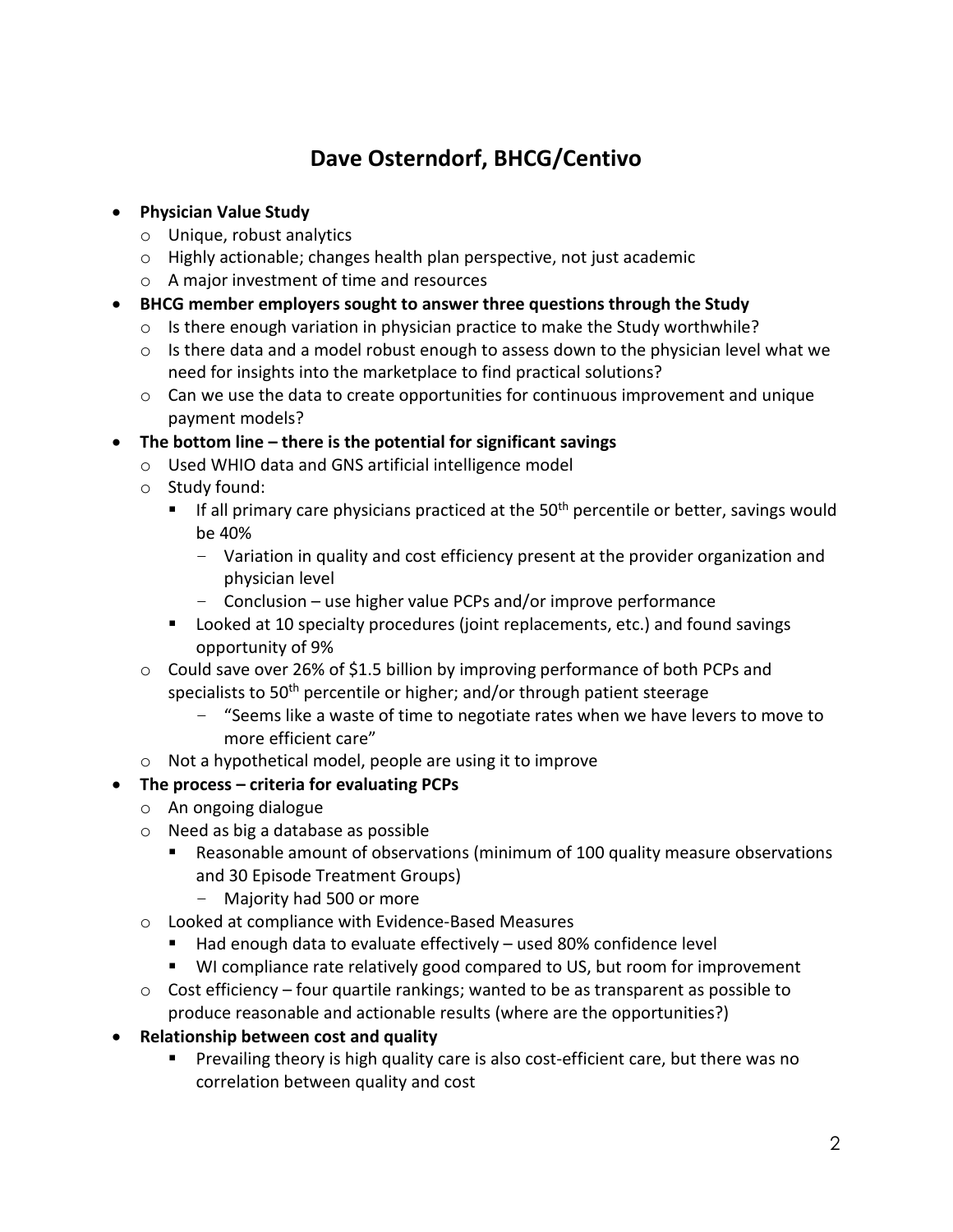- **IMPROM** 11 Improving quality does not automatically improve cost efficiency, specific action is required
- $\blacksquare$  Wanted to focus on providers in top two quadrants (better than 50<sup>th</sup> percentile of both cost efficiency and quality)
	- Will steer away from physicians in lower quadrants, but also want to provide them with information for performance improvement
	- Don't have to constrain access to create savings use results to create a health plan that can be successfully implemented
- **Launched (1/1/22) a health plan model that aligns well with employer objectives (significant uptake/interest)**
	- o Members select a PCP to guide care
		- Manage process, save money, improve outcomes not a barrier nor transactional
	- $\circ$  Plan design incentivizes high value care through engagement with high-performing PCP – saves money and improves care outcomes
	- $\circ$  Allows PCP to take on full responsibility don't just look at PCP assignment retroactively based on claims
	- $\circ$  Value-based payment model looking to suppress revenue of the health systems but preserve their bottom lines as financially viable organizations with a shared savings opportunity
- **Want to work with systems committed to high value care, care coordination and valuebased contracts**
	- o Make high-performing physicians from each provider organization available to members
		- Remove low-performing PCPs from member selection process
		- **E** Curated referral network of high-value specialists
- **Goal is to make health care better** 
	- o Collaborative model be a conduit to improve performance
	- $\circ$  Regular dialogue based on reliable information (what's happening and why; how do we get better patient care?)
	- o Two-way accountability reduced total cost of care and better patient management in exchange for sharing in financial benefits
	- o Contracts continue to evolve

# **Dana Richardson, WHIO**

### • **WHIO background**

- o Nonprofit organization created in 2008 as public-private partnership (State of WI and private sector) to make health care information available to all
- o All-payer claims database
- o Multi-stakeholder board not an advocacy organization
- o Any stakeholder can access information
- $\circ$  Committed to improving the health of WI and the health care delivery system
- **Large, diverse database**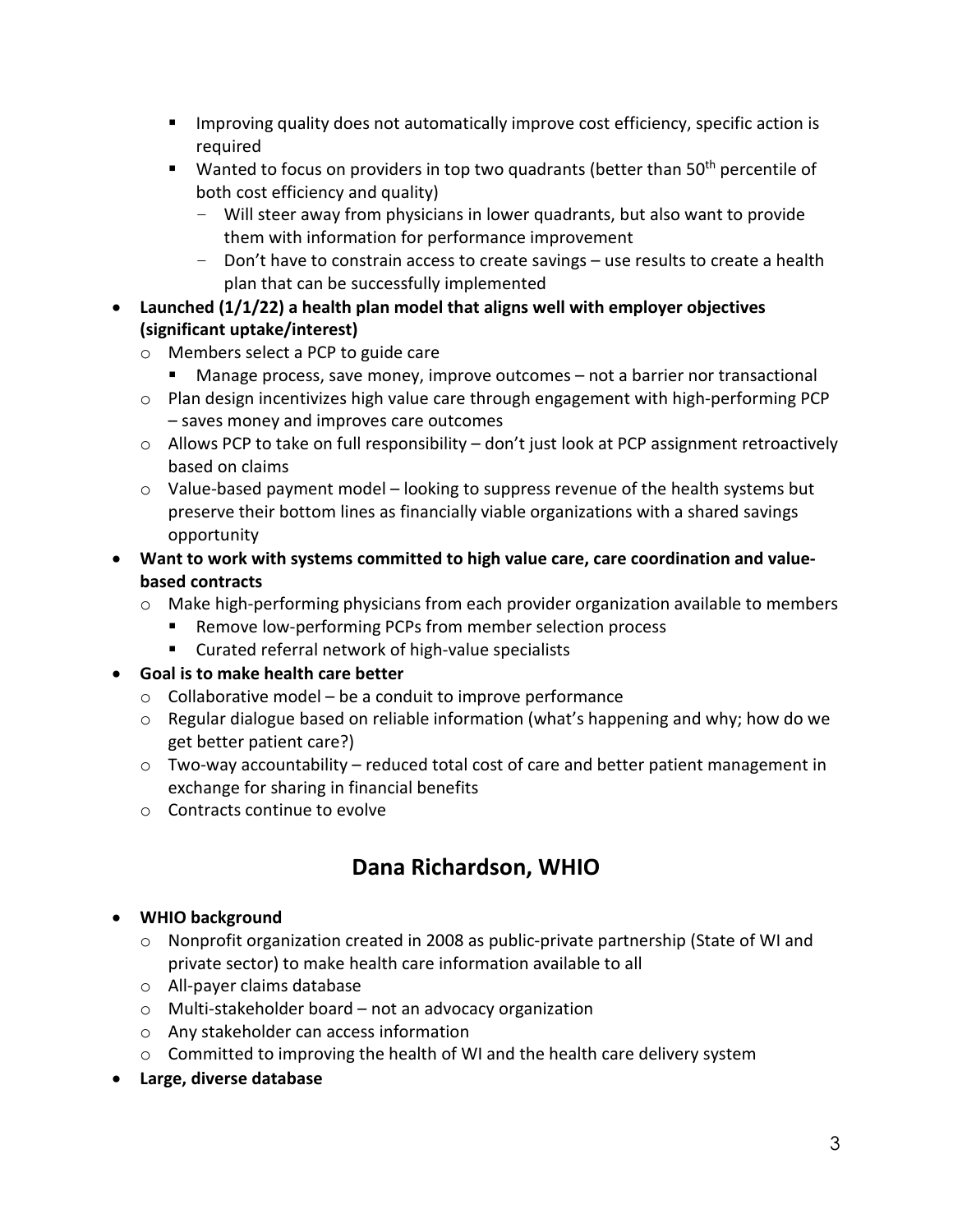- $\circ$  State's largest supplier of health care information (\$60 billion in annual charges) spans continuum of care
	- 15 health plans
	- **Self-funded employer coalition**
	- PBM
	- Medicaid
	- **Medicare fee-for-service (Qualified Entity through CMS)**
- **WHIO's role in the WI Physician Value Report**
	- o Commissioned by BHCG to provide custom database
		- Base claims information
		- **Episode Treatment Groups (ETG)**
		- **Episode Risk Groups (ERG)**
		- **Normalized price**
		- **EVIDENCE Based Quality Measures (EBM)**
	- $\circ$  Provider groups have access to their results to use in improvement efforts
		- **Distributed through WHIO's secure web-based reporting system**

#### • **Methodology**

- o Quality of care (PCPs only)
	- **Patients included who had both medical and pharmacy benefits in 2018-2019**
	- Used assigned PCP or most cost (imputed)
	- 294 EBMs used (preventive care/conditions managed by PCP)
	- Quality scores based on compliant EBM results
	- Each physician needed to have at least 100 EBM observations
- o Cost of care (PCPs & specialists)
	- 151 ETGs used (no cost outliers)
	- Each physician needed to have at least 30 episodes of care to be included in the study
	- Cost efficiency scores calculated for each ETG for each PCP predicted cost compared to actual cost
		- Methodology used for a number of years often used in mortality data

#### • **Rankings & scores**

- o PCPs evaluated on up to 26 clinical areas
- o Two different scores included in report
	- Ranking lower is better
	- Score higher is better

#### • **Sub reports**

- o All reports have similar structure able to move easily from sub report to sub report
- $\circ$  Example: Organization Summary contains overall summary of quality & cost by specialty
- $\circ$  Example: Cost & Quality PCP Ranking looks at the scores of organizations (not individual clinicians)
	- Can sort by health care organization and look at various specialties, rankings, etc.
		- Graphics and tables are interactively linked
- o Example: Cost & Quality Score (more refined data) looks at scores rather than rankings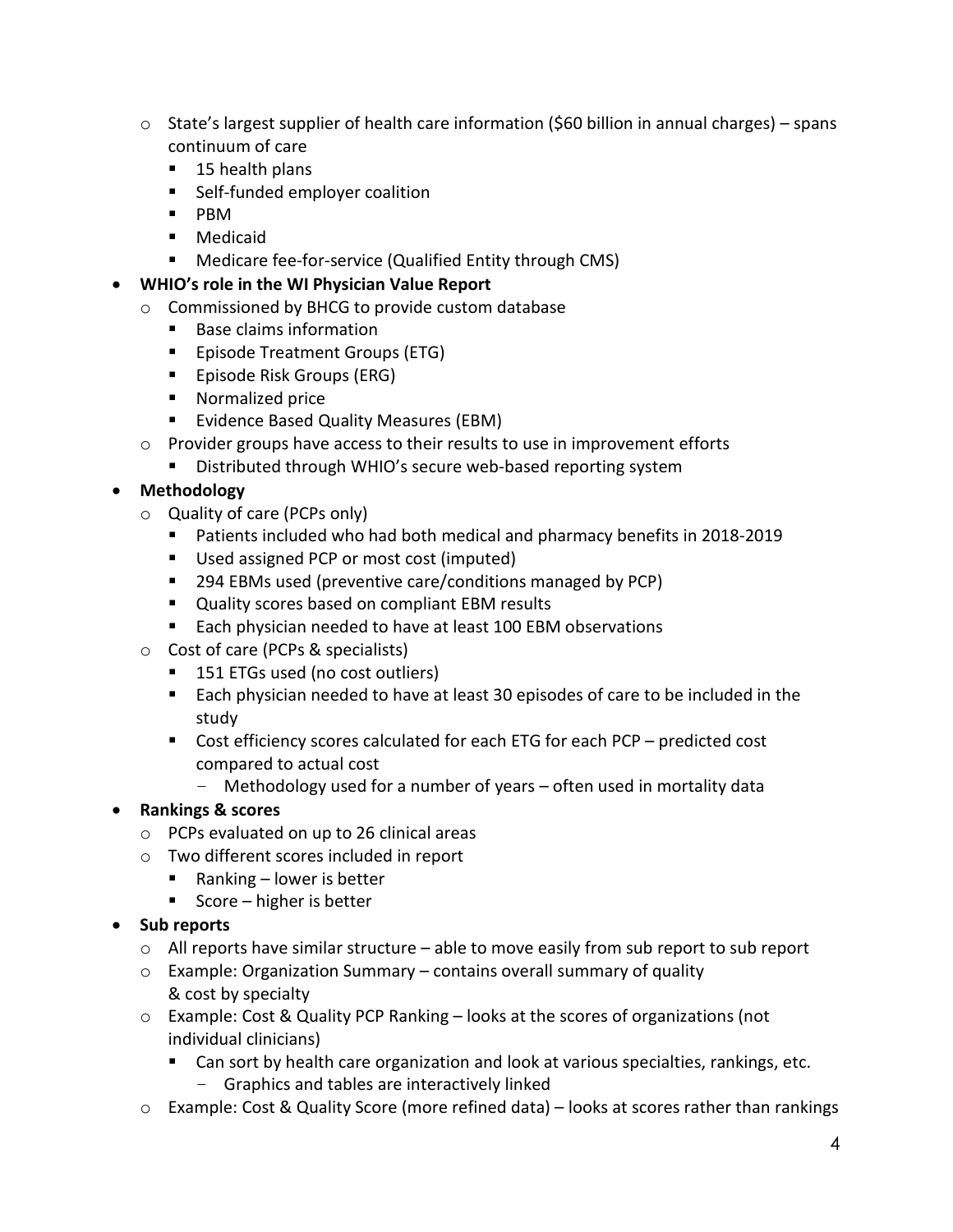- $\circ$  Example: Cost & Quality by Organization interactive graphic to sort by organization for benchmarking purposes
- $\circ$  Example: Cost Efficiency Score by Organization detail of ETGs under the PCP groupings – able to compare at the diagnosis level
- $\circ$  Example: Individual PCP Clinician physician level sub-reports only available to organizations where the physician works; quality and cost on one report and interactive graphic to see individual results
- $\circ$  Example: PCP Cost Efficiency Scores by Clinical Condition and Individual Provider can easily look at any one physician to see where they do well and where they need to improve
- $\circ$  Example: Specialist Cost Ranking by Organization can compare to other organizations by specialty procedure
- $\circ$  Example: Specialist Cost Ranking by Individual Provider can look at change in rankings using a different view

#### • **How to use report information**

- $\circ$  Lots of benchmarking data to compare performance to other organizations
- o Identify clinical conditions and procedures where you are doing well (won't spend resources unnecessarily)
- o Individually benchmark to peers (can reward higher performers, etc.)
	- Share results with physicians (e.g., what's causing it?)
- o Can build quality and cost efficiency into physician recruitment process

## **Questions & Answers**

#### **Q. Will BHCG be conducting a third Physician Value Study?**

A. (Dana) Intent is to perform a third iteration and update with two years of data.

#### **Q. Can you speak to WHIO as a trusted and neutral resource?**

A. (Dana) Role is to provide trusted and useful data and information to organizations in WI to be able to better understand how they are performing – WHIO does not have a stake in any positions. WHIO is not an advocacy organization (no members). Time and focus are on data quality and evaluation to make it easier and appropriate for different skill levels from providers to researchers, health plans and employers. Doing more and more custom work.

#### **Q. How is WHIO funded in comparison to all-payer claims databases in other states?**

A. (Dana) Nearly all other states are partially or fully funded by state government – advantage is a steady stream of funding but less able to be innovative and provide data to the private sector. WHIO is fully funded by customers in the private sector (public projects funded on a project basis) – must do a better job because of it.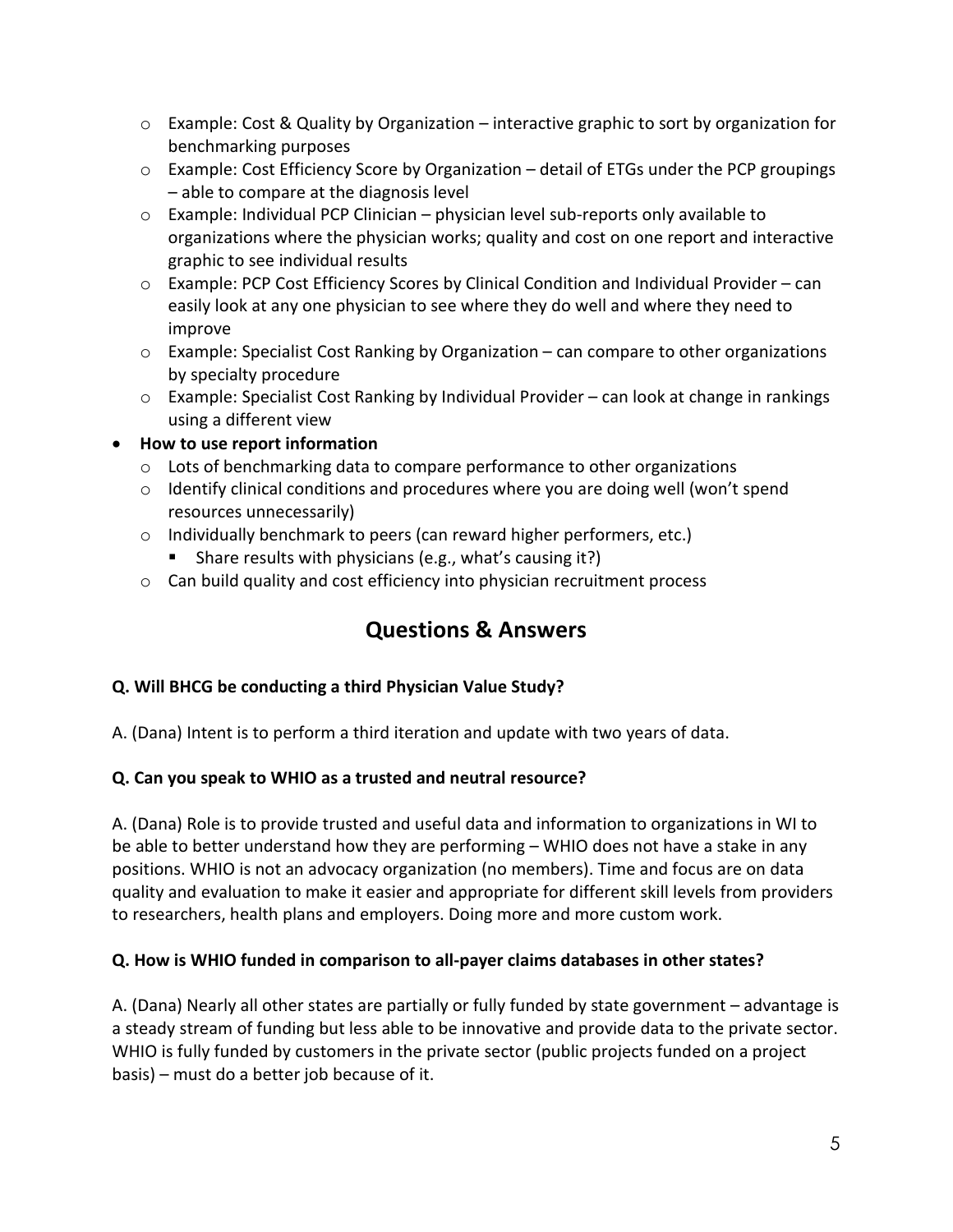#### **Q. Are the specialist procedures evaluated for both cost and quality as the PCPs are?**

A. (Dana) No, specialists are only evaluated on cost efficiency. GNS determined that there were not enough quality metrics available for specialties at the procedure level to evaluate quality.

#### **Q. How can a provider obtain the reports?**

A. (Dana) WHIO has sent out information to providers about accessing the Physician Value Report. Providers need to contact Dana (dana.richardson@whio.org) and sign a contract/pay a fee. Organizations should send a roster of PCPs/specialists so WHIO can double check they have the right doctors for the organization (in the interest of security and billing). Not all clinicians met the criteria to be included – WHIO wants to be sure billing is appropriate (based on number of physicians).

#### **Q. Can you comment on the stability of the rankings from Study 1 to Study 2?**

A. (Dave) There has been some movement, but current Study has more data and is more robust (needs to be factored in). Across the years there is some "stickiness." Current Study was able to get data at a more granular level to help look at stability. A lot of the profiling done in the industry has too small a data set for stability, however, BHCG felt comfortable enough to use the results of this Study for network structure. Important to note 2018-19 data is pre-pandemic – will be an interesting opportunity to do a comparison with "normal years" – compliance may have dropped.

#### **Q. Could we get to the point where we see waste within a system, and down to the physician level, to offset renewals?**

A. (Dana) WHIO has been exploring the concept of lower value care – WHIO is beginning to look at care that does not add a lot of value to the outcome of the care and, in some situations, puts people at risk (e.g., safety issues or requiring further unnecessary care). Haven't looked at it yet at the individual clinician level but will be looking over the next year at what is the best pathway for WHIO to be able to provide information on low value care in the state. Did participate in an eight-state research study – state level results on low value care will be coming out through this study that will compare Wisconsin with other states.

A. (Dave) There are ongoing debates about waste. We now have the ability to mine data and look at the physician level and to look at why we are seeing some of the results, and elements of waste will quickly come to the fore. From an employer or plan standpoint, we want providers to make progress themselves.

#### **Q. Are the reports only available for systems and providers in Eastern WI?**